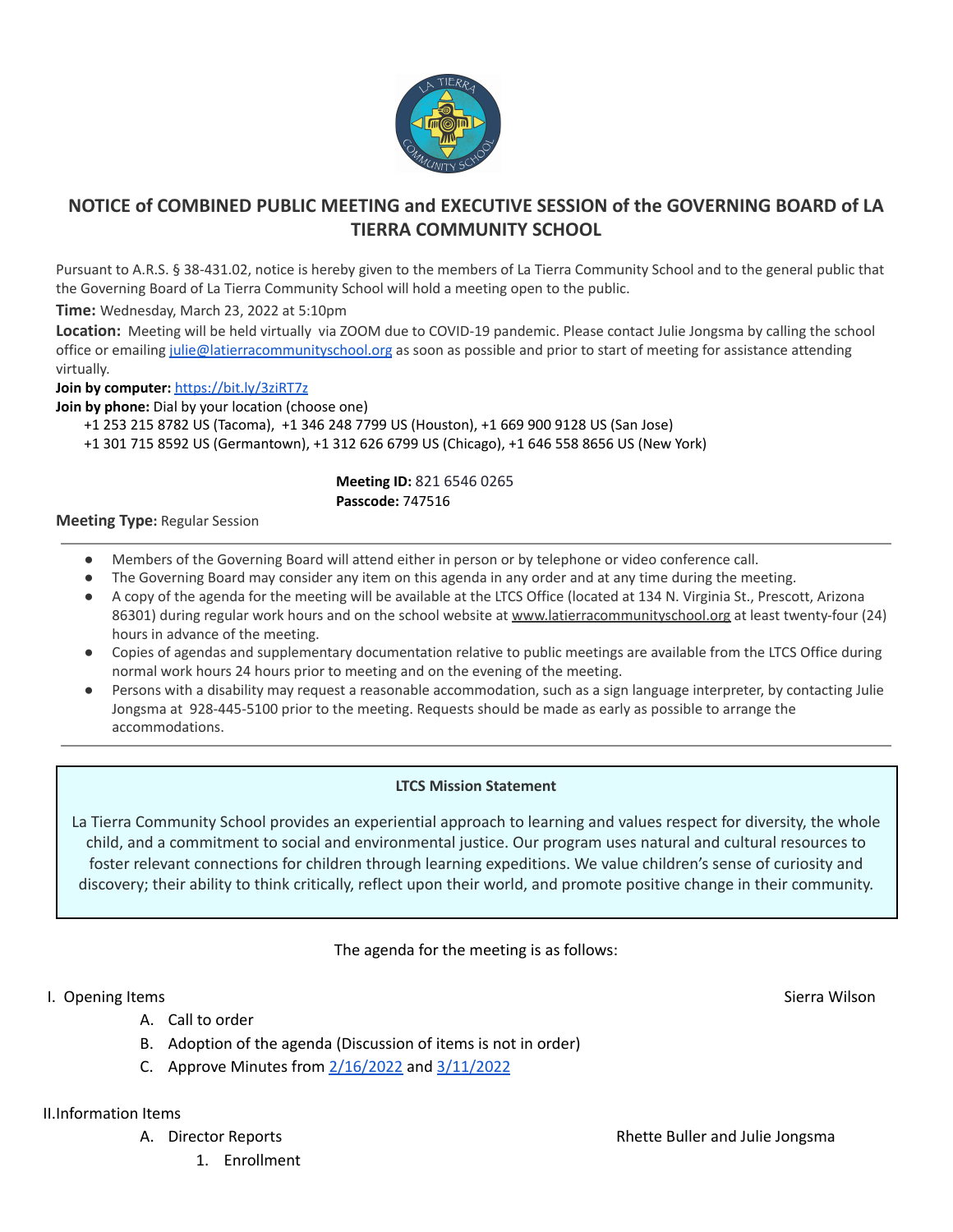Board discussion of community and enrollment events

- 2. Student Achievement (Discussion) 3rd Quarter Benchmark Analysis based on our 3rd Galileo Benchmarks.
- 3. Maintenance
- 4. Finance
- 5. Personnel
- 6. Compliance
- 7. COVID-19 Status
- B. Board Report Sierra Wilson Sierra Wilson Sierra Wilson Sierra Wilson Sierra Wilson Sierra Wilson Sierra Wilson
	- 1. Planning/Board Calendar review upcoming board work
	- 2. Training consideration of alternation use of training funds
	- 3. Recruitment/Board Composition review composition and recruitment needs
- C. Finance Report (Discussion Item) Julie Jongsma and Sierra Wilson
	- 1. Budget Summary Board will review monthly financial reports summary. Board Discussion may follow.
	- 2. FY23 Budget Drivers

III. Strategic Planning (Discussion Item) and the control of the control of the control of the control of the control of the control of the control of the control of the control of the control of the control of the control

- A. Discuss membership needs and action steps for strategic planning administrative committees funding, programing, marketing.
- IV. Public comments (Members of the Governing Body shall not discuss or take legal action on matters raised during and open call to the public unless the matters are properly noticed for discussion and legal action)

V. Information and Discussion items

- - 1. Committee update
	- 2. Lease options
- B. Grants Update
- C. Tax Credit Allowable Allocations

VI.Action Items

- A. Consider fee schedules for Fiscal Year 2023.
- B. Consider revising LTCS COVID Policy (including face covering policy) with regards to new CDC recommendations.
- C. Approve school calendar for 2022-2023 school year.
- VII.Information Items
	- A. Future Agenda Items
	- B. Meeting Dates suggested 4/20/2022 at 5:10 pm.

VIII. Adjournment

## **CERTIFICATION OF POSTING NOTICE**

The undersigned hereby certifies that a copy of the attached notice was duly posted at the La Tierra Community School Office (124 N. Virginia St, Prescott, AZ 86301).

A. Facilities **Administrative Facilities** Committee